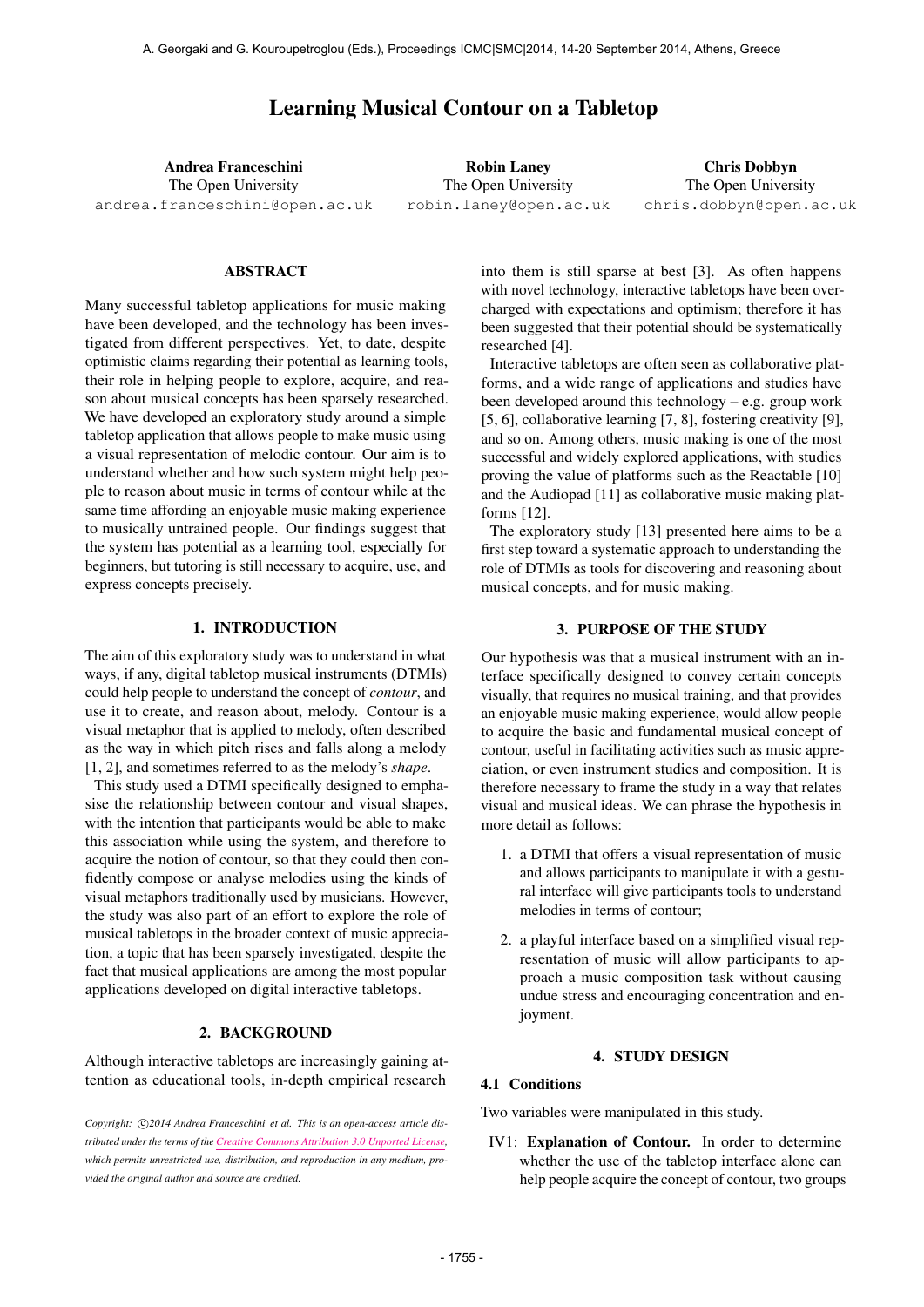of participants were formed: the first group was given an explanation of contour, making explicit references to the vocabulary of contour, and to the connection between the visual metaphors and the corresponding sounds that they represent; the second group was not given such explanation.

IV2: Modularity. In order to determine how participants reason about contour in different music making strategies, both groups from IV1 were divided as follows: one group was allowed to create music using multiple small blocks that could be linked together to form and manipulate longer sequences; the other group was constrained to use a single large block (details on blocks are in section 4.4).

Combining these, we have four conditions:

C1: no explanation + single block;

C2: explanation + single block;

C3: no explanation + multiple blocks;

C4: explanation + multiple blocks.

# 4.2 Metrics

#### *4.2.1 Familiarity with Contour*

Being familiar with contour means not only being familiar with the association between a musical figure and its metaphorical shape, but also being able to express this association consistently, using an appropriate vocabulary. For this reason, at the beginning of the experimental session, a music analysis exercise was carried out: participants were asked to listen to some melodies and describe them in terms of motion. After this, in order to point participants toward a relation between musical and visual shapes, a picture was presented to them: they were asked to comment on it, and then they were instructed to use the tabletop interface to make music that could relate to the picture. After the music making task, the music analysis task was then repeated, using the same melodies, in order to evaluate if and how the participants changed their descriptions of musical movement, that is, if and how performing the music making task had any effect on their ability to describe music.

#### *4.2.2 Stress, Enjoyment, Concentration*

A major part of the study was to investigate the effects of a stress-free instrument on participants' enjoyment and their capacity to make music. It is arguably difficult to measure stress, enjoyment, and concentration. A range of techniques can be employed, for example physiological indicators such as heart rate and skin conductance, or observing a state of flow [14, 15], or even asking participants to report on their experience. However, such techniques may create discomfort to participants, or be affected by observation and self-assessment bias.

This study adopted a mixed approach in which participants' self-assessment was evaluated in conjunction with the researcher's observations and field notes – including for example notes about gesturing, body position, non-verbal

expressions, and so on. In this way, participants were not subject to undue stress, and biased reports could be mitigated.

# 4.3 Participants

Participation in this study was voluntary, anonymous, and involved only one participant per session. Participants were persons willing to improve their music appreciation skills, or even to begin to study music. Since the study involved people acquiring the notion of contour, the ideal participants would have no musical background, so that we could assume their unfamiliarity with contour. However, obtaining a reasonably sized sample composed of people meeting these criteria proved difficult; therefore participants were sampled from the general population, and their background skills were assessed individually to put their answers in context. For example, a skilled musician could be already aware of contour and proficient in using the concept, whereas a person lacking musical training would probably not be.

Participants were not told about the purpose of the study, as we were investigating whether and how they acquired a notion that they were assumed not to be familiar with before. This also means that each participant could only take part in the study once.

# 4.4 Software

A tabletop application was developed specifically for this study. While it is true that many musical tabletop applications already exist, very few of them present the specialised kind of affordances that this study required. Although developing bespoke software can be costly in terms of time and expertise, the context in which the development happens, academic research, allows the developers to closely monitor the system at all stages and fix problems as they appear. Some other benefits are:

- bespoke software can be tailored to a **specific re**search question, and can limit unrelated features that might appear in third-party applications;
- the user interface can be kept minimal, meaning a system that can be learned quickly, and is suitable for short experimental sessions;
- the software can be made as friendly and simple as desired to accommodate different experience levels and different types of users;
- deep and detailed time stamped logging can be implemented, which gives precise data to complement qualitative data such as audio/video recordings, worksheets, and interviews.

A screenshot of the interface that was developed for this study is shown in figure 1. Short musical phrases are represented by the grids shown in the picture. These are blocks – which we call *modules* – that can be connected and rearranged to produce longer melodies. The horizontal axis of each block represents time, and the vertical axis represents pitch. Figure 1 shows four connected blocks with time divided in eight segments and five different pitches. If we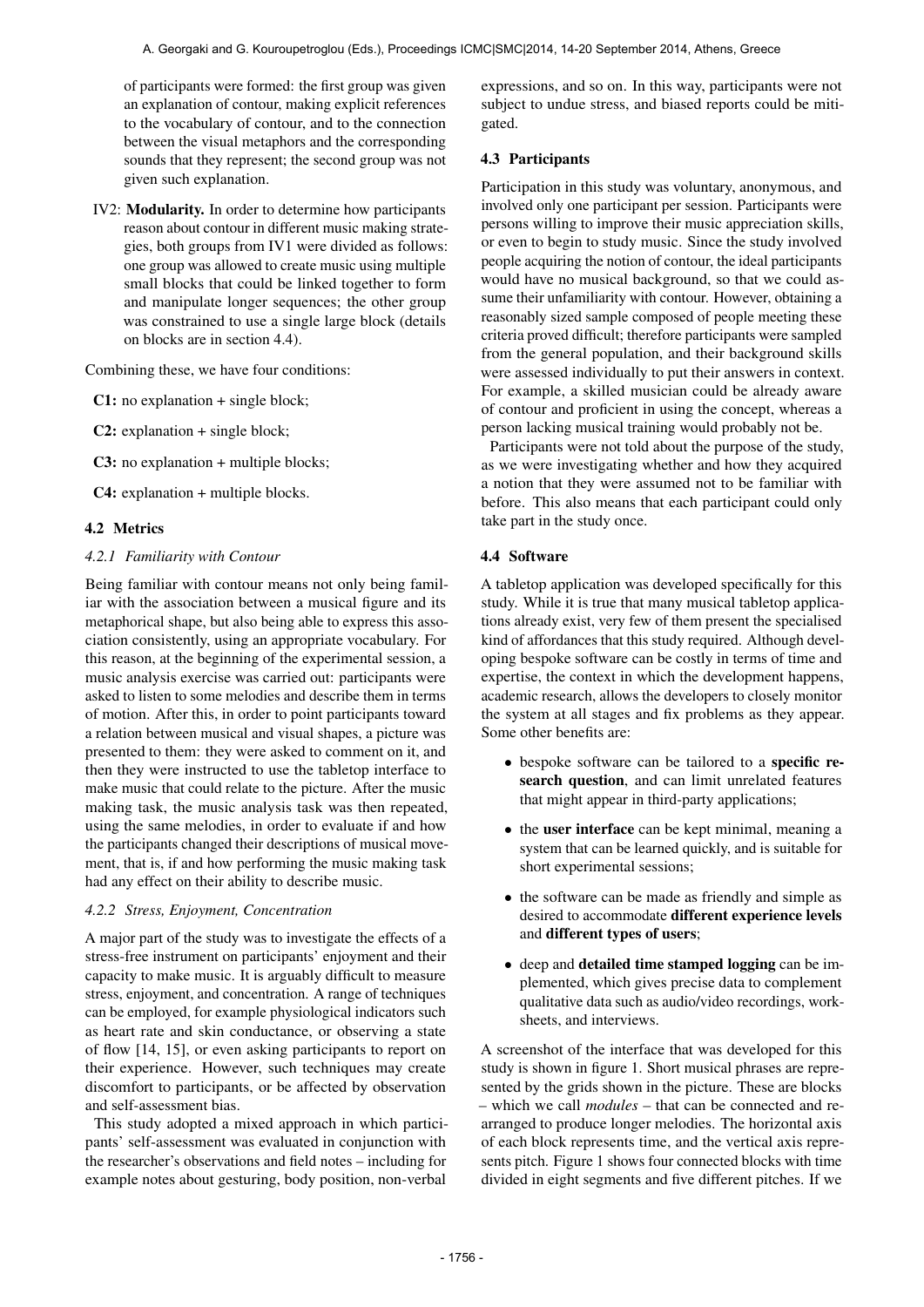interpret a block as a 4/4 bar divided in eighths with pitches chosen from a C major pentatonic scale, a possible interpretation of the configuration above could be as in figure 2



Figure 1: The software in "multiple blocks" mode



Figure 2: A possible interpretation of figure 1



Figure 3: The software in "single block" mode

Any kind of configuration can be implemented. During the study, two configurations were used:

- conditions C1 and C2 offered a single board with time subdivided into 32 parts, using a F suspended pentatonic scale  $(F, G, A\sharp, C, D\sharp)$  spanning over four octaves plus one note, hence 21 pitches in total;
- conditions C3 and C4 offered multiple blocks with time subdivided into 16 parts, using the same scale as conditions C1 and C2, spanning over two octaves plus one note, hence 11 pitches in total.

A pentatonic scale was chosen because it allowed beginners to compose arbitrarily long melodies on a single chord.

The application was designed around the concept of contour with the purpose of making the relationship between pitch movement and visual shapes explicit. The grid design is inspired by the piano roll editing mode used in many MIDI sequencers; therefore the design was already known to be functional, and it was also easy to use with a gestural interface such as a touch-sensitive digital tabletop.

The conditions relating to melody length also affected the appearance of the blocks and the behaviour of the Play/Stop button that every block features at the top-left corner.

- In the single block conditions C1 and C2, only one block was presented to the user, and no more could be added to the workspace. Tapping the Play button would turn it into a Stop button and would start playback of the block in a loop.
- In the multiple blocks conditions C3 and C4, left and right handles were provided for the user to link the blocks with each other to create longer melodies – or sequences. In this case, when the Play button was tapped, the corresponding block would start to play, and the playhead would move through all the blocks, playing the sequence in a loop.

# 4.5 Protocol

This section describes the experimental protocol summarised in figure 5.

# *4.5.1 Demographics*

At the beginning of the session, demographic data was collected, such as whether and how participants had studied music, whether they had ever played a musical instrument, whether they had ever tried to make original music, and how confident they were in their ability to do so. As explained in section 4.3, having participants sampled from the general population means that they were not necessarily musically inexperienced, therefore their answers and performance in the experimental sessions might have been influenced by this. For this reason, demographics were used to inform the analysis of the worksheets relating to the music and picture analysis tasks, as well as the music making task, which are described in the following sections.

# *4.5.2 Music analysis*

The first part of the experimental session was an exercise in analysis composed of two sub-tasks.

In the first sub-task, participants were asked to listen to three melodies, excerpts from "Twinkle twinkle little star", "Frère Jacques", and "Morning has broken". Participants were asked to complete a worksheet in which they had to say how many sections they would divide the melodies into, and to describe the movement of each section. The somewhat vague term "movement" was used deliberately to encourage participants to use their own interpretation. The use of more specific terms such as "rise and fall" might have been leading as to what they were expected to say, therefore making their answers less valid in light of hypothesis 1. Participants were allowed to listen to the melodies as many times as they wished, and they were also encouraged to describe movement in their own words. No further guidance was provided during this task.

# *4.5.3 Picture analysis*

The task of making music can be daunting, especially for people with little musical knowledge. A skilled musician may have no difficulty in creating music out of thin air, but since this study primarily addressed persons with potentially no musical training, giving them a starting point may make the task easier to approach.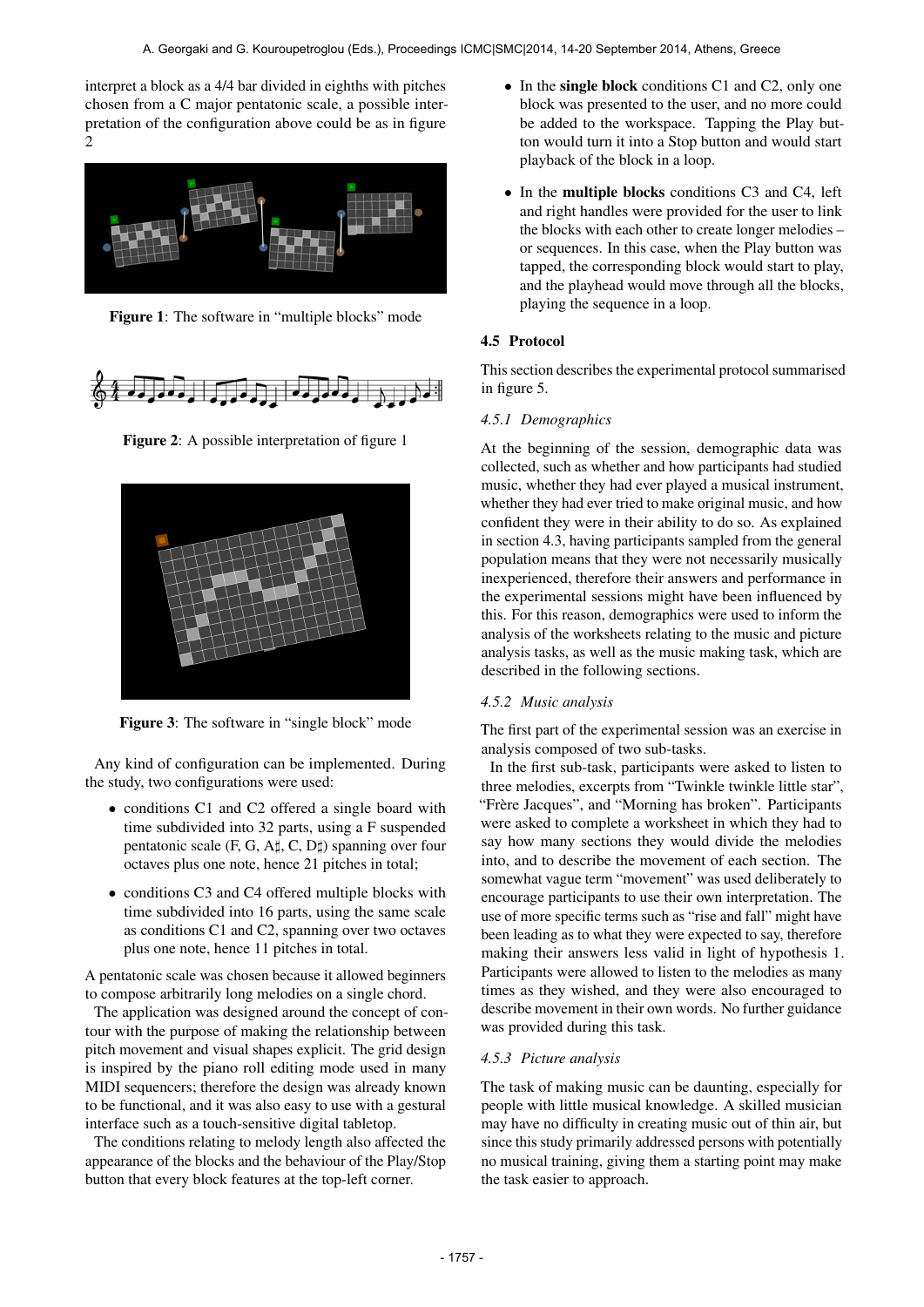

Figure 4: Wassily Kandinsky, *Arch and Point*, 1923.

In the second sub-task, participants were asked to comment on a painting in their own terms and according to their own intuition, and to write their comments on a worksheet. The painting (figure 4) was chosen to clearly present certain geometric features that could be related to figures in contour. The reason for this was that, during the course of the experimental session, the participants would be asked to compose a melody according to their interpretation of the picture. Some form of guidance was provided in the worksheet, inspired by a typical GCSE artwork analysis worksheet [16], in order to make sure that participants would give relevant information.

# *4.5.4 Introduction to contour*

After the analysis phase and before the composition phase, two things could happen, according to which condition the participants were assigned to: either the participants were given a brief introduction to contour, or they were not. If the former was the case, participants were given a brief explanation of what contour is and how it works: pre-recorded short musical snippets were played, such as ascending and descending ramps, upward and downward arcs, and so on; for each snippet, a sketch of its contour was drawn on a whiteboard, and also described in terms of visually similar concrete objects, such as stairways (for ramps), bridges (for arcs), pendula and sea waves (for undulations, repetitions), and so on. The whiteboard was left visible to the participants as a reference during the music making task.

#### *4.5.5 Music making task*

In this phase, participants were asked to use the DTMI to compose a melody that could describe the picture according to their interpretation. The DTMI was configured according to the assigned experimental condition.

#### *4.5.6 Reflection and debriefing*

The purpose of this phase was to allow participants to reflect on their work in light of the tasks they had just carried out.



Figure 5: The activities that participants go through depending on which condition they are in.

The analysis tasks were repeated by asking participants to fill in the same worksheets again using the same musical and visual materials as before. This led to an informal discussion about the session, and the participants' impressions and remarks were recorded.

Finally, participants were handed an appreciation questionnaire, relating to hypothesis 2, in order to assess their experience in the study. This questionnaire inquired about the perceived difficulty of accomplishing the music making task, whether and how much participants enjoyed the experience and concentrated on the task, whether they were now more or less confident in their ability to make original music, and whether they thought they would attempt such activity in the future.

#### *4.5.7 Data collection*

Questionnaires included participants' demographic information, such as whether and how they had studied music, whether they had ever played a musical instrument, and whether they had ever tried to make original music and how confident they were in their ability to do so. These data were collected to inform the analysis of the worksheets and the music making task.

In the first part of the study, participants were asked to complete two analysis tasks using the worksheets provided to record their answers. As detailed in section 4.5.2, this part was repeated after the music making task.

During the music making task, the application described in section 4.4 recorded events such as touches, strokes, gestures, and so on. To gather a more complete understanding of the interaction with the system, participants were also video recorded.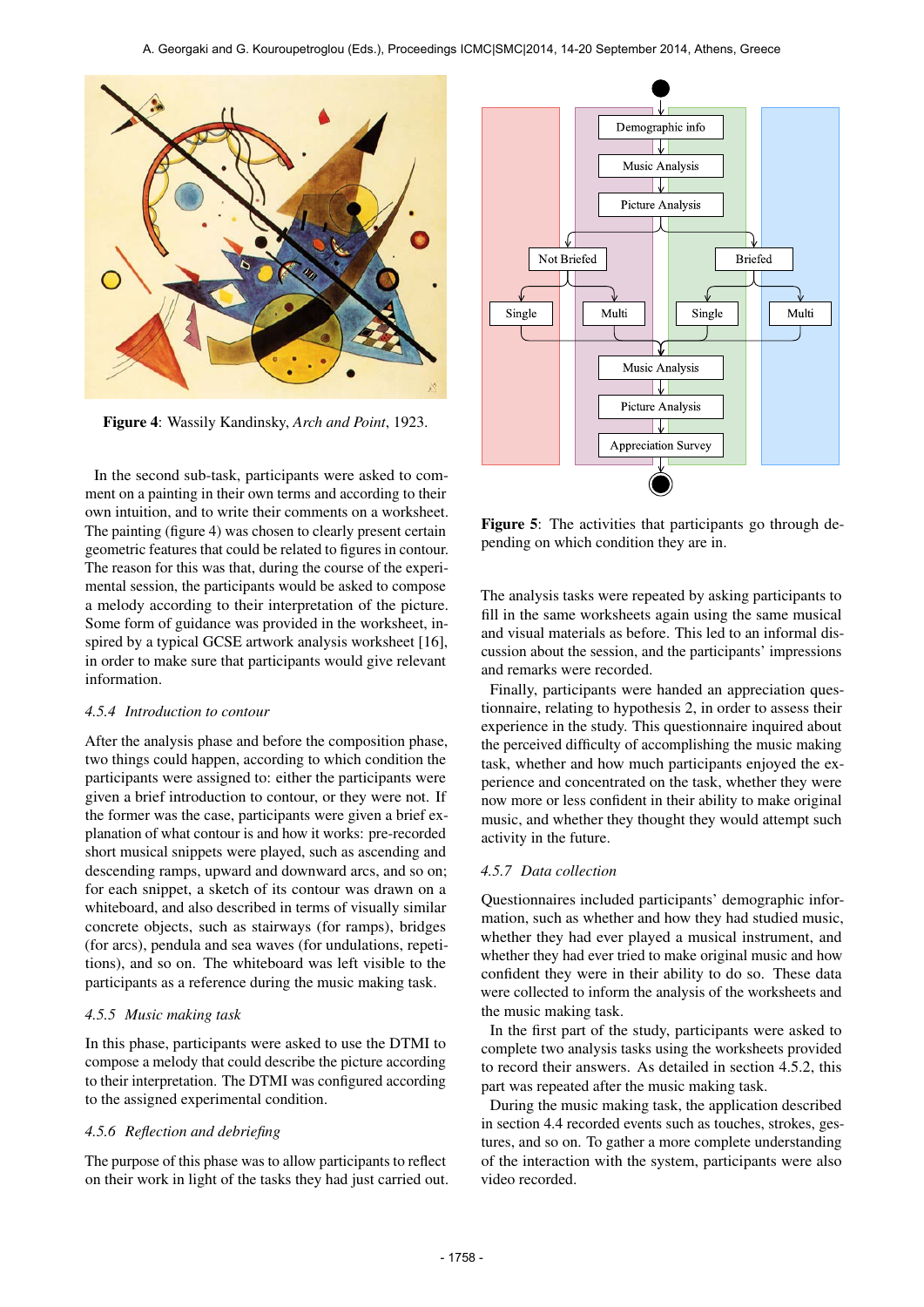| O1a        | Q <sub>2</sub> a |            | O4a |               |    |
|------------|------------------|------------|-----|---------------|----|
| Never      |                  | No         |     | Never         | 13 |
| Informally | 3                | <b>One</b> | 8   | Once or twice | 6  |
| Formally   | 13               | More 5     |     | More          |    |

Table 1: Q1a: "Have you ever studied music?"; Q2a: "Do you play a musical instrument?"; Q4a "Have you ever composed original music?"

|                | O1b   | O2b     | O4b     |  |
|----------------|-------|---------|---------|--|
|                | mean  | w. mean | w. mean |  |
| C <sub>1</sub> | 11.67 | 2.75    | 1.60    |  |
| C2             | 5.67  | 1.00    | 1.00    |  |
| C <sub>3</sub> | 3.33  | 2.67    | 1.60    |  |
| C4             | 15.20 | 1.67    | 1.60    |  |
| all            | 9.86  | 2.17    | 1.47    |  |

Table 2: Q1b: "If you have studied music, for how many years?"; Q2b: "If you play a musical instrument, how well do you think you do?"; Q4b: "How confident are you in you ability to compose original music?"

Finally, participants were handed an appreciation questionnaire at the end of the session in order to assess their experience in the study. In particular, this questionnaire inquired about the perceived difficulty of accomplishing the music making task, whether and how much participants enjoyed the experience and concentrated on the task, whether they were more or less confident in their ability to make original music, and whether they think they would attempt such activity in the future.

#### 5. RESULTS AND DISCUSSION

Twenty participants volunteered for the study, coming from staff available on the University's campus, and they were randomly assigned to the four conditions, with the only constraint that they had to be as evenly distributed as possible. This resulted in five participants per condition.

#### 5.1 Analysis

#### *5.1.1 Demographics*

The aim of the study was to explore the possible role of interactive tabletops in helping people to discuss and to reason about music; the demographic data are summarised in table 1, and were used as background to the analysis of the worksheets and the music making task. The distribution of answers to questions 1 and 2 was quite skewed toward participants that received formal music education, and a better distribution could have been achieved by examining the demographic data before assigning the condition.

Question 4, related to hypothesis 2, inquires about whether participants have ever tried making original music and how confident they were in their ability to do so on a 1-5 scale



Figure 6: Changes in music description per condition

| terms                                 | count |
|---------------------------------------|-------|
| ascending, up(ward), rising, climbing | 26    |
| descending, down(ward), falling       | 26    |
| arc, up and down                      | 10    |
| wave, undulation                      | g     |

Table 3: Terms used to describe movement across conditions by all participants, including before and after the music making task

(table 2). Most participants, 19 out of 20, reported having never, or very seldom, tried to make original music, and self-reported confidence across all conditions was quite low on average. This is positive since it makes it possible to assess how effective the interface is in assisting participants with little musical experience and confidence to create, and reason about, music.

Question 3 asked the age at which participants started studying music, if they had. However, this question was marked as optional, due to its sensitive nature, and very few participants answered, therefore we decided to ignore it in our analysis.

#### *5.1.2 Music Analysis Exercise*

The purpose of this exercise relates to hypothesis 1: to evaluate if, and to what extent, taking part in the study would affect participants' understanding of contour and its vocabulary. Despite the vague term "movement" used in the worksheet, few participants asked for clarification, while most of them went by their own interpretation, as they were explicitly asked to do. A slightly less vague explanation was given to those who requested it, but it was still kept deliberately vague in order to not influence the answers.

All participants, in the first iteration of the exercise, showed an intuitive association between time and left-right move-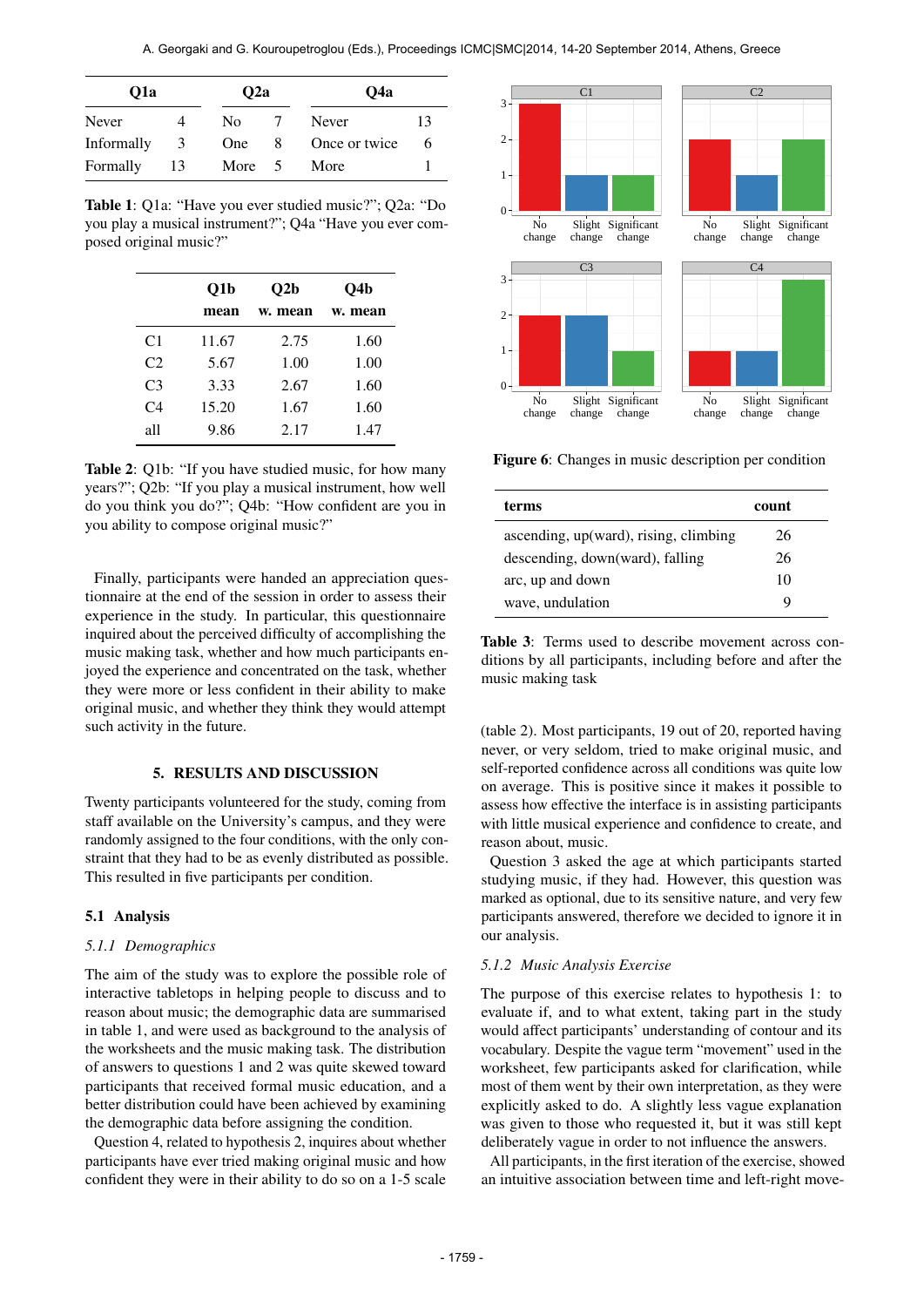|       |                |                                                   | w. sd                     |      |                |                                       | w. sd                                         | w. mean                              |                                                                      |
|-------|----------------|---------------------------------------------------|---------------------------|------|----------------|---------------------------------------|-----------------------------------------------|--------------------------------------|----------------------------------------------------------------------|
| 4.00  | C <sub>1</sub> |                                                   | 0.85                      | 4.00 | C <sub>1</sub> |                                       |                                               | 1.60                                 | C <sub>1</sub>                                                       |
| 3.80  | C <sub>2</sub> |                                                   | 0.00                      | 4.00 | C <sub>2</sub> |                                       |                                               | 2.40                                 | C <sub>2</sub>                                                       |
| 4.20  | C <sub>3</sub> |                                                   | 1.56                      | 4.20 | C <sub>3</sub> |                                       | 0.71                                          | 1.20                                 | C <sub>3</sub>                                                       |
| 4.40  | C <sub>4</sub> |                                                   | 0.71                      | 4.40 | C <sub>4</sub> |                                       |                                               | 2.20                                 | C <sub>4</sub>                                                       |
| 4.10  | all            |                                                   | 0.98                      | 4.15 | all            |                                       |                                               | 1.85                                 | all                                                                  |
| w. sd |                |                                                   |                           |      |                |                                       |                                               |                                      |                                                                      |
|       |                |                                                   |                           |      |                |                                       |                                               |                                      |                                                                      |
|       |                |                                                   |                           |      |                |                                       |                                               |                                      |                                                                      |
| 2.33  | 2.40           | C <sub>2</sub>                                    |                           |      |                |                                       | 1.60                                          | C <sub>2</sub>                       |                                                                      |
| 1.60  | 2.60           | C <sub>3</sub>                                    |                           |      |                |                                       | 2.20                                          | C <sub>3</sub>                       |                                                                      |
| 2.14  | 2.20           | C <sub>4</sub>                                    |                           |      |                |                                       | 2.40                                          | C <sub>4</sub>                       |                                                                      |
| 1.79  | 2.45           | all                                               |                           |      |                |                                       | 2.00                                          | all                                  |                                                                      |
|       | 1.60           | w. mean<br>(c) I concentrated on the task<br>2.60 | w. mean<br>C <sub>1</sub> |      |                | w. mean<br>(b) I enjoyed making music | w. sd<br>0.94<br>1.07<br>1.84<br>1.76<br>1.49 | 1.07<br>1.07<br>1.37<br>1.20<br>1.80 | (a) The music making task was difficult<br>w. mean<br>C <sub>1</sub> |

(d) I am confident in my ability to make original music

(e) I think that I will make original music in the future

Table 4: Q5: Appreciation survey (all answers on a 1-5 scale)

ment, possibly due to cultural influence as most of them were primarily educated in a Western way; they also intuitively related pitch changes and up-down movement, for example by using words such as "up", "down", "rising", and "falling". Some of the participants that used contourrelated terminology even sketched rather precise contour shapes to clarify their understanding. It is worth noting that, at this point, participants in conditions C2 and C4, the ones that included an explicit explanation of contour, were not yet given the explanation.

Figure 6 shows to what extent answers to this exercise changed in the second iteration, that is after the music making study, and after the explanation of contour in conditions C2 and C4. We identified a "slight" change when participants confirmed the sectioning of the melodies and changed their answers for up to two sections toward a clearer and more precise description in terms of contour features; we identified a "significant" change when participants changed the sectioning of the melodies, and/or changed their descriptions of contour for more than two sections toward a clearer and more precise description, and in particular if using an appropriate vocabulary.

It is clear that, on average, more significant changes happened for conditions C2 and C4, as it was reasonable to expect as an effect of explaining contour explicitly to them as part of the experimental session. However, it is also interesting to look at how participants changed their descriptions after the music making task.

Participants in conditions C1 and C3, after performing the music making task, had a generally clearer idea of what they were hearing, although most of them still used inconsistent descriptions like they did in the first iteration – i.e. using terms such as "progress", "echo", "choice", "reply" – and, in some cases, the quality of their descriptions in the second iteration related less to contour and more to other qualities of melody, such as speed, pace, rhythm, and so on.



Figure 7: Sketches drawn by a participant in condition C2 for the second iteration of the music analysis exercise.

On the other hand, the few participants in this group that also reported higher levels of music education showed less significant change in their descriptions, and also used an appropriate vocabulary – using terms such as "up/down", "climbing", and "descending" – the first time they performed the exercise. Table 3 summarises the most frequently used exact terms used by participants across conditions considering both before and after worksheets.

Participants in conditions C2 and C4 initially gave comparable answers to those in conditions C1 and C3. However, in the second iteration of the exercise – i.e. after contour was explained and after they performed the music making task – participants in conditions C2 were able to better identify and describe the melodies – using words that were used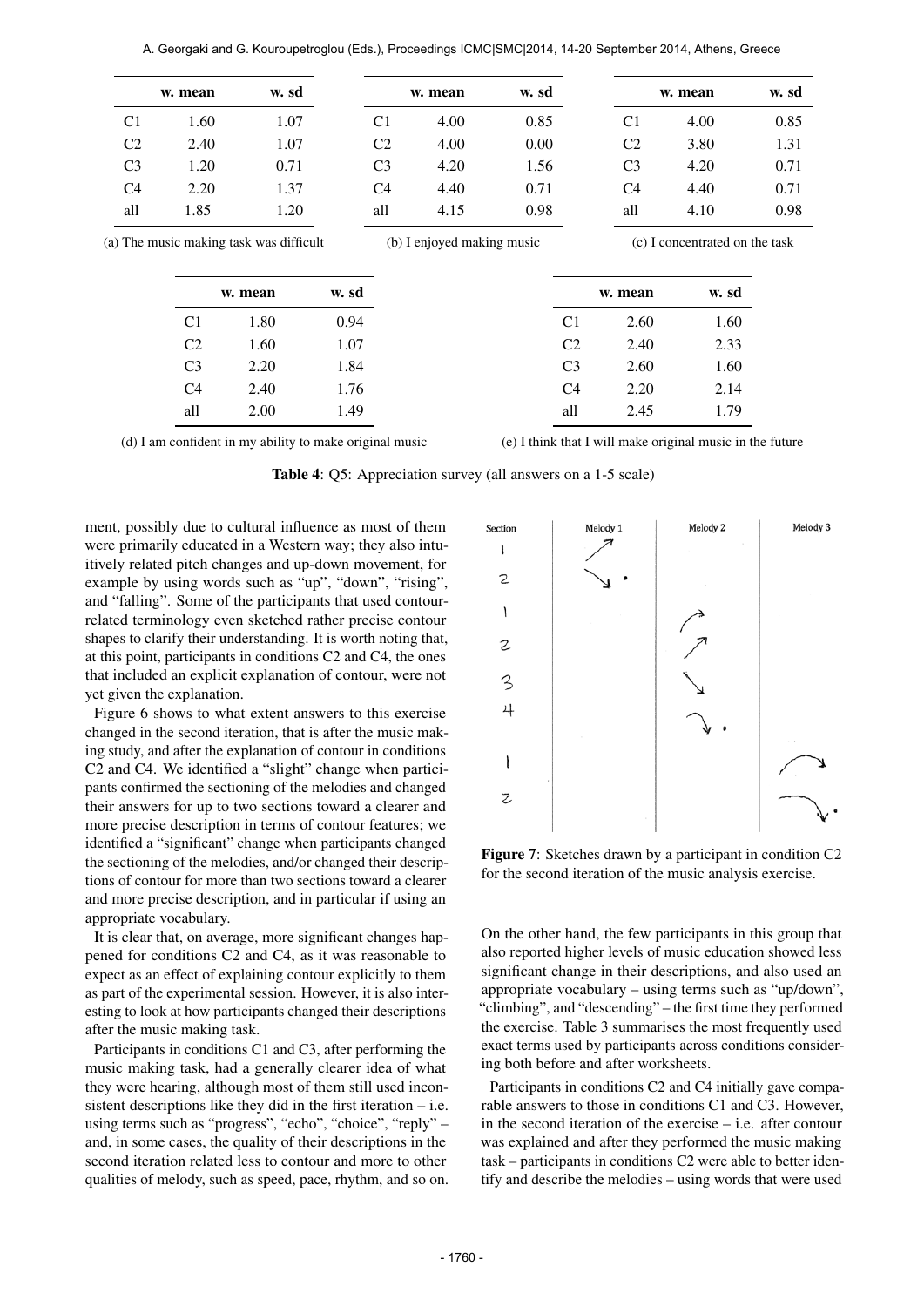to explain contour, such as "ramp" (3 participants), "undulation" (2 participants), "arc" (2 participants) – and even using sketches if they did not use them before (figure 7), as sketches were part of the materials used to explain contour.

To summarise, answers changed across all four conditions in 12 out of 20 cases, as shown in figure 6. Participants that were given an explanation of contour demonstrated having understood that contour has a specific vocabulary, and could use it consistently with the explanation. This means two things: first, the music making interface has the potential to help people to intuitively realise that there is a connection between music and its contour shapes; second, when the concept of contour was made explicit by explaining it, people were more likely to use a specific vocabulary and were confident in using it. Therefore tutoring plays an important role in the process, a result that is confirmed by the literature [17].

#### *5.1.3 Music Making Task*

Most participants spent around 10-15 minutes working on the system, although a few spent just about 2-3 minutes and one spent over 30 minutes. Also, 19 out of 20 participants, composed several different melodies before ending the session, either by making progressive changes or by repeatedly starting from scratch. Participants in conditions C1 and C2, those who were allowed to use only one block, spent most of their time making changes, often major ones, to their work before being satisfied and ending the session.

During informal discussions right after the music making tasks, participants explained how they tried to relate the music they made to various aspects of the picture. For example, most of them said that they tried to replicate some of the shapes that they saw in the picture, while some of them disregarded the shapes and instead preferred to go by their feelings for the picture – i.e. most of the participants that related the picture to outer space and science fiction said that they tried to create an eerie feeling, reminiscent of science fiction movie soundtracks from the '50s and the '60s, while most of the participants that associated the picture with order, geometry, and mathematics, said that they tried to create music with short, repeating, and clearly identifiable patterns, such as short ramps or small arcs sometimes composed of as little as three notes and repeated several times. It is also interesting to note that, although the software was designed to be strictly monophonic, two participants, both in condition C3, chose to use two parallel chains of three modules each, effectively implementing polyphony. They both felt that in that way they were able to better express what they felt the picture represented – i.e. "chaos", "superimposition", "convergence".

To summarise, all participants – regardless of their ability to discuss contour exhibited in the worksheets – could relate visual shapes to musical shapes after the music making task. Video analysis shows participants often looking at the picture, imitating its shapes by gesturing mid-air, and reproducing these gestures by drawing on the tabletop. Video analysis also confirms that participants were hardly ever surprised by how the system translated their gestures into music, seamlessly applying corrections where

| before | after | difference |  |
|--------|-------|------------|--|
| 1.60   | 1.80  | 0.20       |  |
| 1.00   | 1.60  | 0.60       |  |
| 1.60   | 2.20  | 0.60       |  |
| 1.60   | 2.40  | 0.80       |  |
| 1.47   | 2.00  | 0.53       |  |
|        |       |            |  |

Table 5: Comparison of confidence before (table 2) and after (table 4d))

they felt the system made a mistake, and moving on with their work. Data logging shows a preference for simple shapes – straight lines, arcs, undulations – that progress from left to right – or right to left, in a few cases – rather than repeatedly going back and forth from one side to the other.

#### *5.1.4 Stress and Engagement*

Table 4 summarises the the participants' self-assessment regarding their experience in the study.

Questions 5a through 5c suggest that participants found the task sufficiently easy and enjoyable, which allowed them to concentrate more on making music rather than on figuring how the system worked. It is important to note that, in answering question 5a, some participants took "music making task" to mean both using the interface and the music making task itself; therefore, answers to question 5a do not reliably explain whether participants found it easy or difficult to just use the tabletop interface, or to just describe the picture with music, or even these two combined.

Question 5d measures how confident participants were in their ability to make original music after taking part in the study. Table 5 shows the difference in self-confidence from before to after the music making task. While participants in all conditions reported an increase in self-confidence, it is interesting to note that participants in conditions C2 and  $C4 - i.e.$  conditions where an explanation of contour was given – reported a larger increase on average. By analysing individual cases, one participant in condition C4 reported an increase of 2 points, whereas participants in conditions C1 and C3 reported a maximum increase of 1 point, and one of them even reported a decrease.

Answers to question 5e are also interesting: individually, participants that reported lower confidence in their ability to make original music before the session were likely to consider trying to make original music again after the session; on the other hand, participants who were already confident felt that they were not more likely to make original music in the future than they were before.

Questions 5d and 5e together tell us an important result, confirming our hypothesis 2. The system has certainly a potential as a learning tool, but as a tool it can only do part of the work: figure 6 suggests that tutoring is still important to acquire self-confidence, a fundamental factor for learners, and particularly for training musicians, as shown by previous findings in the literature [17].